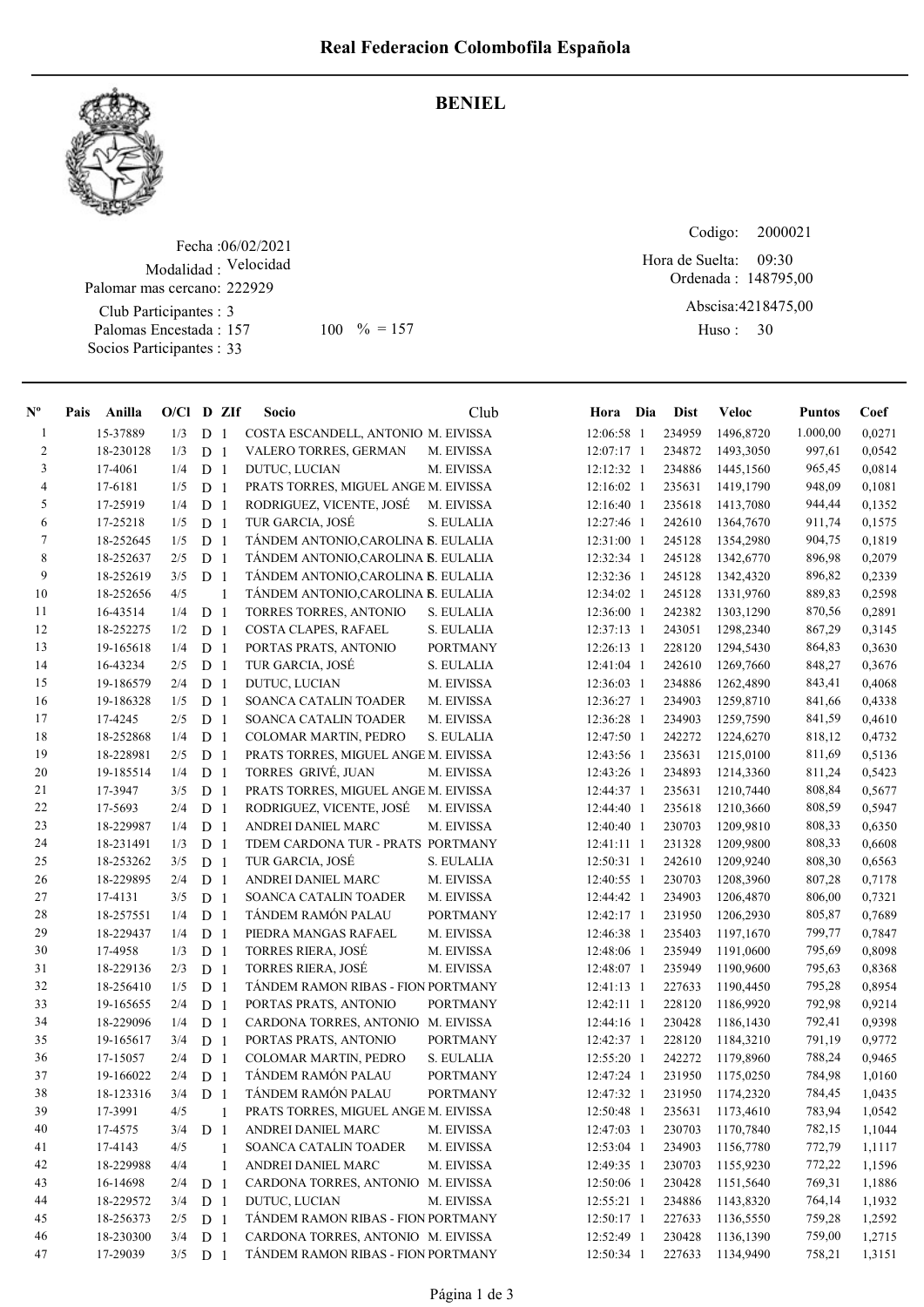|                           | <b>BENIEL</b> | 200002103              |            |                                  | 06/02/2021        |                                                       |                          |                            |                  |                      |                  |                  |
|---------------------------|---------------|------------------------|------------|----------------------------------|-------------------|-------------------------------------------------------|--------------------------|----------------------------|------------------|----------------------|------------------|------------------|
| $\mathbf{N}^{\mathbf{o}}$ | Pais          | Anilla                 | O/Cl D ZIf |                                  |                   | Socio                                                 | Club                     | Hora Dia                   | <b>Dist</b>      | <b>Veloc</b>         | <b>Puntos</b>    | Coef             |
| 48                        |               | 18-230852              | 1/2        | D <sub>1</sub>                   |                   | <b>ESCANDELL TORRES, JUAN</b>                         | M. EIVISSA               | 12:57:43 1                 | 234872           | 1130,7330            | 755,39           | 1,3017           |
| 49                        |               | 19-165591              | 1/3        | D <sub>1</sub>                   |                   | <b>JUAN RIBAS, VICENTE</b>                            | <b>PORTMANY</b>          | 12:52:01 1                 | 228188           | 1129,5500            | 754,60           | 1,3677           |
| 50                        |               | 17-29025               | 4/5        |                                  | $\mathbf{1}$      | TÁNDEM RAMON RIBAS - FION PORTMANY                    |                          | 12:52:21 1                 | 227633           | 1124,9470            | 751,53           | 1,3991           |
| 51                        |               | 15-39413               | 1/3        | D <sub>1</sub>                   |                   | CIORNEI FLORIN - PETRU                                | <b>PORTMANY</b>          | 12:59:40 1                 | 234882           | 1120,2640            | 748,40           | 1,3830           |
| 52                        |               | 18-256681              | 1/3        | D <sub>1</sub>                   |                   | <b>TORRES ROSELLO, JUAN</b>                           | <b>PORTMANY</b>          | 12:55:19 1                 | 229157           | 1116,1150            | 745,63           | 1,4453           |
| 53                        |               | 18-252139              | 2/4        | D <sub>1</sub>                   |                   | TORRES TORRES, ANTONIO                                | S. EULALIA               | 13:11:07 1                 | 242382           | 1096,1720            | 732,30           | 1,3928           |
| 54                        |               | 19-185433              | 2/4        | D <sub>1</sub>                   |                   | PIEDRA MANGAS RAFAEL                                  | M. EIVISSA               | 13:05:07 1                 | 235403           | 1094,3040            | 731,06           | 1,4611           |
| 55                        |               | 18-252285              | 2/2        | D <sub>1</sub>                   |                   | COSTA CLAPES, RAFAEL                                  | S. EULALIA               | 13:13:29 1                 | 243051           | 1087,5580            | 726,55           | 1,4413           |
| 56                        |               | 19-185586              | 2/4        | D <sub>1</sub>                   |                   | TORRES GRIVÉ, JUAN                                    | M. EIVISSA               | 13:06:44 1                 | 234893           | 1083,7880            | 724,03           | 1,5185           |
| 57                        |               | 17-29631               | 1/3        | D <sub>1</sub>                   |                   | PEREZ FUENTES, JAVIER                                 | <b>PORTMANY</b>          | 13:05:58 1                 | 222929           | 1032,2380            | 689,59           | 1,6286           |
| 58                        |               | 19-166410              | 1/3        | D <sub>1</sub>                   |                   | PRATS FERRER, JUAN                                    | <b>PORTMANY</b>          | 13:13:02 1                 | 229417           | 1028,6220            | 687,18           | 1,6103           |
| 59                        |               | 20-159666              | 1/4        | D <sub>1</sub>                   |                   | TANDEM ESCANDELL                                      | <b>PORTMANY</b>          | 13:16:19 1                 | 231321           | 1022,1120            | 682,83           | 1,6246           |
| 60                        |               | 15-39011               | 4/4        |                                  | 1                 | CARDONA TORRES, ANTONIO                               | M. EIVISSA               | 13:19:23 1                 | 230428           | 1004,5540            | 671,10           | 1,6585           |
| 61                        |               | 18-230837              | 2/2        | D <sub>1</sub>                   |                   | ESCANDELL TORRES, JUAN                                | M. EIVISSA               | 13:26:57 1                 | 234872           | 991,2300             | 662,20           | 1,6542           |
| 62                        |               | 18-229636              | 5/5        |                                  | $\mathbf{1}$      | SOANCA CATALIN TOADER                                 | M. EIVISSA               | 13:28:12 1                 | 234903           | 986,1590             | 658,81           | 1,6811           |
| 63                        |               | 19-165401              | 2/3        | D <sub>1</sub>                   |                   | PEREZ FUENTES, JAVIER                                 | <b>PORTMANY</b>          | $13:17:31$ 1               | 222929           | 979,8360             | 654,58           | 1,8000           |
| 64                        |               | 18-252327              | 1/3        | D <sub>1</sub>                   |                   | IGNACIO OLMEDO UCENDO                                 | S. EULALIA               | 13:42:12 1                 | 243159           | 964,1520             | 644,11           | 1,6764           |
| 65                        |               | 19-166474<br>19-185817 | 2/3<br>1/4 | D <sub>1</sub><br>D <sub>1</sub> |                   | <b>CIORNEI FLORIN - PETRU</b>                         | <b>PORTMANY</b>          | 13:37:08 1<br>13:40:15 1   | 234882<br>234886 | 950,4260             | 634,94           | 1,7626<br>1,7897 |
| 66                        |               | 18-229711              | 1/2        |                                  |                   | CUCU, FLORIAN<br>RAMIREZ ROLDAN, JUAN FCO. M. EIVISSA | M. EIVISSA               | 13:58:21 1                 | 234896           | 938,6050             | 627,04           | 1,8168           |
| 67<br>68                  |               | 18-231424              | 2/3        | D <sub>1</sub><br>D <sub>1</sub> |                   | <b>JUAN RIBAS, VICENTE</b>                            | <b>PORTMANY</b>          | 13:53:43 1                 | 228188           | 875,3340<br>865,2770 | 584,77<br>578,05 | 1,8981           |
| 69                        |               | 19-174139              | 3/4        | D <sub>1</sub>                   |                   | COLOMAR MARTIN, PEDRO                                 | S. EULALIA               | 14:12:59 1                 | 242272           | 856,1350             | 571,94           | 1,8140           |
| 70                        |               | 17-4910                | 3/3        | D <sub>1</sub>                   |                   | <b>TORRES RIERA, JOSÉ</b>                             | M. EIVISSA               | 14:06:53 1                 | 235949           | 852,1600             | 569,29           | 1,8896           |
| 71                        |               | 16-13944               | 2/3        | D <sub>1</sub>                   |                   | COSTA ESCANDELL, ANTONIO M. EIVISSA                   |                          | 14:05:55 1                 | 234959           | 851,5580             | 568,89           | 1,9247           |
| 72                        |               | 18-230506              | 1/3        | D <sub>1</sub>                   |                   | <b>FLORIN MUGUR CURALET</b>                           | M. EIVISSA               | 14:07:00 1                 | 234908           | 848,0430             | 566,54           | 1,9522           |
| 73                        |               | 19-174665              | 5/5        |                                  | $\mathbf{1}$      | TÁNDEM ANTONIO, CAROLINA B. EULALIA                   |                          | 14:27:42 1                 | 245128           | 823,4060             | 550,08           | 1,8968           |
| 74                        |               | 17-29934               | 2/3        | D <sub>1</sub>                   |                   | TDEM CARDONA TUR - PRATS PORTMANY                     |                          | 14:15:32 1                 | 231328           | 810,1610             | 541,23           | 2,0375           |
| 75                        |               | 19-185263              | 2/3        | D <sub>1</sub>                   |                   | FLORIN MUGUR CURALET                                  | M. EIVISSA               | 14:20:37 1                 | 234908           | 808,3090             | 539,99           | 2,0336           |
| 76                        |               | 17-29741               | 2/3        | D <sub>1</sub>                   |                   | PRATS FERRER, JUAN                                    | <b>PORTMANY</b>          | 14:16:28 1                 | 229417           | 800,8510             | 535,01           | 2,1100           |
| 77                        |               | 18-252153              | 3/4        | D <sub>1</sub>                   |                   | TORRES TORRES, ANTONIO                                | S. EULALIA               | 14:58:16 1                 | 242382           | 738,3690             | 493,27           | 2,0234           |
| 78                        |               | 18-228872              | 3/4        | D <sub>1</sub>                   |                   | RODRIGUEZ, VICENTE, JOSÉ                              | M. EIVISSA               | 14:49:18 1                 | 235618           | 737,9210             | 492,97           | 2,1086           |
| 79                        |               | 17-6154                | 3/3        | D <sub>1</sub>                   |                   | FLORIN MUGUR CURALET                                  | M. EIVISSA               | 14:50:41 1                 | 234908           | 732,5230             | 489,36           | 2,1421           |
| 80                        |               | 17-3969                | 5/5        |                                  | 1                 | PRATS TORRES, MIGUEL ANGE M. EIVISSA                  |                          | 14:51:47 1                 | 235631           | 732,2660             | 489,19           | 2,1625           |
| 81                        |               | 19-185512              | 3/4        | D <sub>1</sub>                   |                   | TORRES GRIVÉ, JUAN                                    | M. EIVISSA               | 15:10:24 1                 | 234893           | 690,0500             | 460,99           | 2,1964           |
| 82                        |               | 17-29441               | 4/4        |                                  | 1                 | TÁNDEM RAMÓN PALAU                                    | <b>PORTMANY</b>          | 15:06:38 1                 | 231950           | 689,0290             | 460,31           | 2,2517           |
| 83                        |               | 18-230818              | 4/4        |                                  | 1                 | TORRES GRIVÉ, JUAN                                    | M. EIVISSA               | 15:15:20 1                 | 234893           | 680,1920             | 454,40           | 2,2507           |
| 84                        |               | 16-265220              | 3/3        | D <sub>1</sub>                   |                   | JUAN RIBAS, VICENTE                                   | <b>PORTMANY</b>          | 15:21:20 1                 | 228188           | 649,4920             | 433,89           | 2,3447           |
| 85                        |               | 16-14109               | 4/4        |                                  | 1                 | RODRIGUEZ, VICENTE, JOSÉ                              | M. EIVISSA               | 15:38:42 1                 | 235618           | 639,0510             | 426,92           | 2,2978           |
| 86                        |               | 18-256706              | 2/3        | D <sub>1</sub>                   |                   | TORRES ROSELLO, JUAN                                  | <b>PORTMANY</b>          | 15:28:39 1                 | 229157           | 638,9430             | 426,85           | 2,3904           |
| 87                        |               | 19-166427              | 3/3        | D <sub>1</sub>                   |                   | CIORNEI FLORIN - PETRU                                | <b>PORTMANY</b>          | 15:38:03 1                 | 234882           | 638,1800             | 426,34           | 2,3592           |
| 88                        |               | 18-257598              | 2/4        | D <sub>1</sub>                   |                   | TANDEM ESCANDELL                                      | <b>PORTMANY</b>          | 15:37:48 1                 | 231321           | 628,9320             | 420,16           | 2,4231           |
| 89                        |               | 18-230650              | 2/4        | D <sub>1</sub>                   |                   | CUCU, FLORIAN                                         | M. EIVISSA               | 15:45:54 1                 | 234886           | 624,8630             | 417,44           | 2,4134           |
| 90                        |               | 17-29796               | 3/3        | D <sub>1</sub>                   |                   | PRATS FERRER, JUAN                                    | <b>PORTMANY</b>          | 15:38:23 1                 | 229417           | 622,7670             | 416,04           | 2,4987           |
| 91                        |               | 19-175092              | 2/3        | D <sub>1</sub>                   |                   | IGNACIO OLMEDO UCENDO                                 | S. EULALIA               | 16:03:04 1                 | 243159           | 618,6200             | 413,27           | 2,3837           |
| 92                        |               | 18-256737              | 3/3        | D <sub>1</sub>                   |                   | TORRES ROSELLO, JUAN                                  | <b>PORTMANY</b>          | 15:54:14 1                 | 229157           | 596,4010             | 398,43           | 2,5571           |
| 93                        |               | 18-230333              | 2/3        | D <sub>1</sub>                   |                   | VALERO TORRES, GERMAN                                 | M. EIVISSA               | 16:10:08 1                 | 234872           | 586,9840             | 392,14           | 2,5220           |
| 94                        |               | 17-28913               | 3/4        | D <sub>1</sub>                   |                   | TANDEM ESCANDELL                                      | <b>PORTMANY</b>          | 16:08:04 1                 | 231321           | 581,1110             | 388,21           | 2,5883           |
| 95                        |               | 19-174882              | 3/3        | D <sub>1</sub>                   |                   | IGNACIO OLMEDO UCENDO                                 | S. EULALIA               | 16:30:44 1                 | 243159           | 577,9410             | 386,09           | 2,4885           |
| 96                        |               | 16-43550               | 4/4        |                                  | 1                 | TORRES TORRES, ANTONIO                                | S. EULALIA               | 16:34:20 1                 | 242382           | 571,2070             | 381,60           | 2,5227           |
| 97                        |               | 17-29621               | 3/3        | D <sub>1</sub>                   |                   | PEREZ FUENTES, JAVIER                                 | <b>PORTMANY</b>          | 16:16:56 1                 | 222929           | 547,8270             | 365,98           | 2,7714           |
| 98<br>99                  |               | 17-25213<br>18-229574  | 4/5<br>4/4 |                                  | 1                 | TUR GARCIA, JOSÉ<br>DUTUC, LUCIAN                     | S. EULALIA<br>M. EIVISSA | $16:55:11$ 1<br>17:00:56 1 | 242610<br>234886 | 544,9670<br>520,8890 | 364,07<br>347,98 | 2,5729<br>2,6846 |
| 100                       |               | 18-252965              | 4/4        |                                  | 1<br>$\mathbf{1}$ | COLOMAR MARTIN, PEDRO                                 | S. EULALIA               | 17:26:42 1                 | 242272           | 508,2270             | 339,52           | 2,6290           |
| 101                       |               | 14-15362               | 3/3        | D <sub>1</sub>                   |                   | COSTA ESCANDELL, ANTONIO M. EIVISSA                   |                          | 17:32:44 1                 | 234959           | 486,7260             | 325,16           | 2,7380           |
| 102                       |               | 18-256367              | 5/5        |                                  | 1                 | TÁNDEM RAMON RIBAS - FION PORTMANY                    |                          | 17:39:40 1                 | 227633           | 464,8730             | 310,56           | 2,8541           |
| 103                       |               | 18-229480              | 3/4        | D <sub>1</sub>                   |                   | PIEDRA MANGAS RAFAEL                                  | M. EIVISSA               | 17:58:21 1                 | 235403           | 463,0730             | 309,36           | 2,7869           |
| 104                       |               | 18-257729              | 4/4        |                                  | 1                 | PORTAS PRATS, ANTONIO                                 | <b>PORTMANY</b>          | 18:03:17 1                 | 228120           | 444,4330             | 296,90           | 2,9038           |
| 105                       |               | 19-165055              | 3/3        | D <sub>1</sub>                   |                   | TDEM CARDONA TUR - PRATS PORTMANY                     |                          | 08:41:58 2                 | 231328           | 363,7420             | 243,00           | 2,8911           |
| 106                       |               | 19-185830              | 3/4        | D <sub>1</sub>                   |                   | CUCU, FLORIAN                                         | M. EIVISSA               | 08:56:15 2                 | 234886           | 361,2240             | 241,31           | 2,8744           |
| 107                       |               | 17-3728                | 2/2        | D <sub>1</sub>                   |                   | RAMIREZ ROLDAN, JUAN FCO. M. EIVISSA                  |                          | 10:11:28 2                 | 234896           | 323,7860             | 216,30           | 2,9014           |
| 108                       |               | 17-25381               | 5/5        |                                  | 1                 | TUR GARCIA, JOSÉ                                      | S. EULALIA               | 11:56:02 2                 | 242610           | 292,2900             | 195,26           | 2,8354           |
| 109                       |               | 18-230612              | 4/4        |                                  | 1                 | CUCU, FLORIAN                                         | M. EIVISSA               | 12:15:03 2                 | 234886           | 276,6460             | 184,81           | 2,9558           |
| 110                       |               | 18-256329              | 1/2        | D <sub>1</sub>                   |                   | RIBAS RIBAS, DANIEL                                   | PORTMANY                 | 11:52:02 2                 | 226091           | 273,7070             | 182,85           | 3,0989           |
| 111                       |               | 19-165361              | 4/4        |                                  | 1                 | TANDEM ESCANDELL                                      | PORTMANY                 | 12:21:51 2                 | 231321           | 270,2820             | 180,56           | 3,0564           |
| 112                       |               | 18-229452              | 4/4        |                                  | 1                 | PIEDRA MANGAS RAFAEL                                  | M. EIVISSA               | 13:17:12 2                 | 235403           | 258,3440             | 172,58           | 3,0304           |
| 113                       |               | 18-230124              | 3/3        | D <sub>1</sub>                   |                   | VALERO TORRES, GERMAN                                 | M. EIVISSA               | 15:55:40 2                 | 234872           | 219,5750             | 146,68           | 3,0644           |
| 114                       |               | 18-256261              | $2/2$ D 1  |                                  |                   | RIBAS RIBAS, DANIEL                                   | PORTMANY                 | 16:11:03 2                 | 226091           | 208,3690             | 139,20           | 3,2116           |
|                           |               |                        |            |                                  |                   |                                                       |                          |                            |                  |                      |                  |                  |